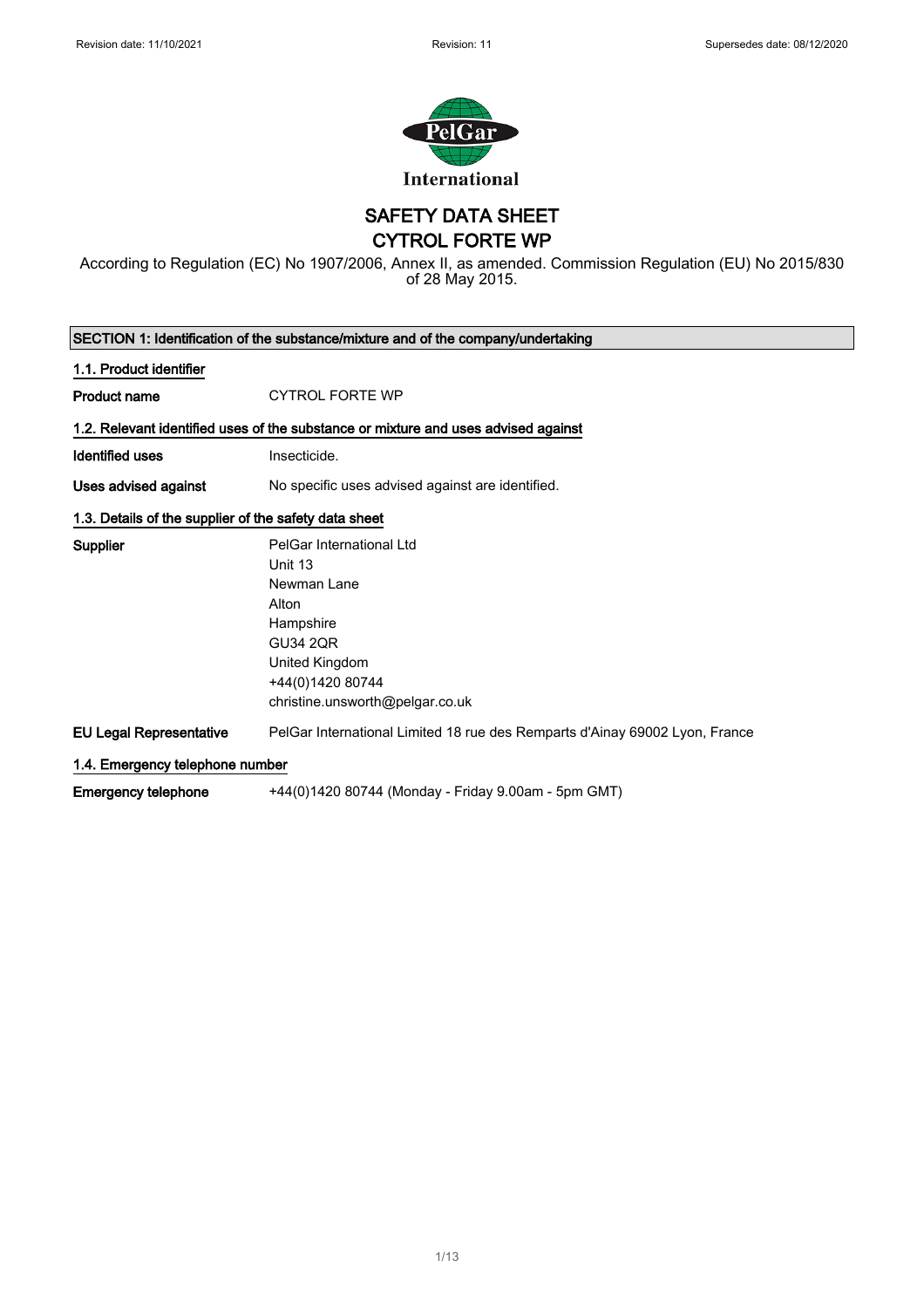### National emergency telephone Austria: +43 1 406 43 43

| number | Belgium: 070 245 245                                                    |
|--------|-------------------------------------------------------------------------|
|        | Bulgaria: +359 2 9154 233                                               |
|        | Croatia: +3851 2348 342                                                 |
|        | <b>Cyprus: 1401</b>                                                     |
|        | Czech Republic: +420 224 919 293, +420 224 915 402                      |
|        | Denmark: +45 8212 1212                                                  |
|        | Estonia: 16662                                                          |
|        | Finland: 0800 147 111                                                   |
|        | France: +33 (0) 145 42 59 59                                            |
|        | Germany: +44 (0)1420 80744 (9am-5pm Monday- Friday GMT)                 |
|        | Greece: (0030) 2107793777                                               |
|        | Hungary: +36-80-201-199                                                 |
|        | Iceland: (+354) 543 1000 / 112                                          |
|        | Ireland: Members of Public: +353 (01) 809 2166. (8am-10pm daily)        |
|        | Ireland: Healthcare Professionals: +353 (01) 809 2566 (24 hour service) |
|        | Italy: 0382-24444                                                       |
|        | Latvia: +371 67042473                                                   |
|        | Liechtenstein: +44 (0)1420 80744 (9am-5pm Monday- Friday GMT)           |
|        | Lithuania: +370 (85) 2362052                                            |
|        | Luxembourg: 8002 5500                                                   |
|        | Malta: +44 (0)1420 80744 (9am-5pm Monday- Friday GMT)                   |
|        | Netherlands: +31(0)30 274 8888 Healthcare Professionals only            |
|        | Norway: 22 59 13 00                                                     |
|        | Poland: +44 (0)1420 80744 (9am-5pm Monday- Friday GMT)                  |
|        | Portugal: +351 800 250 250                                              |
|        | Romania: +40213183606                                                   |
|        | Slovakia: +421 2 5477 4166                                              |
|        | Slovenia: 112                                                           |
|        | Spain: +34 91 562 04 20                                                 |
|        | Sweden: 112 - Begär Giftinformation                                     |

## SECTION 2: Hazards identification

| 2.1. Classification of the substance or mixture |                                                                                                                                                                                                                                       |
|-------------------------------------------------|---------------------------------------------------------------------------------------------------------------------------------------------------------------------------------------------------------------------------------------|
| Classification (EC 1272/2008)                   |                                                                                                                                                                                                                                       |
| <b>Physical hazards</b>                         | Not Classified                                                                                                                                                                                                                        |
| <b>Health hazards</b>                           | Acute Tox. 4 - H302 Acute Tox. 4 - H332 Eye Dam. 1 - H318 Skin Sens. 1 - H317 STOT SE 3<br>- H335                                                                                                                                     |
| <b>Environmental hazards</b>                    | Aquatic Acute 1 - H400 Aquatic Chronic 1 - H410                                                                                                                                                                                       |
| 2.2. Label elements                             |                                                                                                                                                                                                                                       |
| Hazard pictograms<br>飞                          |                                                                                                                                                                                                                                       |
| Signal word                                     | Danger                                                                                                                                                                                                                                |
| <b>Hazard statements</b>                        | H302+H332 Harmful if swallowed or if inhaled.<br>H318 Causes serious eye damage.<br>H317 May cause an allergic skin reaction.<br>H335 May cause respiratory irritation.<br>H410 Very toxic to aquatic life with long lasting effects. |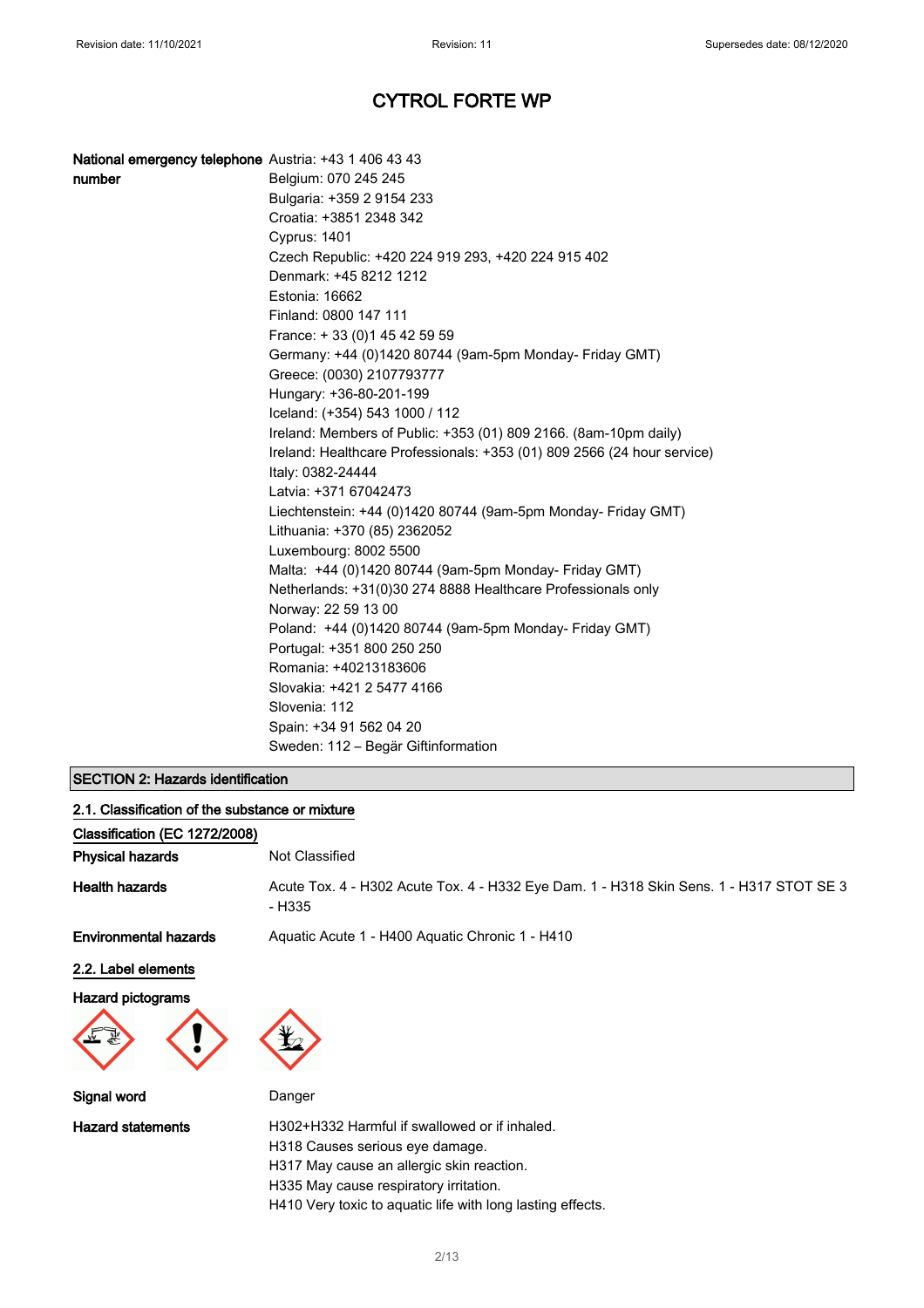| <b>Precautionary statements</b> | P <sub>102</sub> Keep out of reach of children.<br>P <sub>260</sub> Do not breathe dust.<br>P284 Wear respiratory protection.<br>P264 Wash contaminated skin thoroughly after handling.<br>P270 Do not eat, drink or smoke when using this product.<br>P271 Use only outdoors or in a well-ventilated area.<br>P272 Contaminated work clothing should not be allowed out of the workplace.<br>P273 Avoid release to the environment.<br>P280 Wear protective gloves/ protective clothing/ eye protection/ face protection.<br>P301+P310 IF SWALLOWED: Immediately call a POISON CENTER/ doctor.<br>P331 Do NOT induce vomiting.<br>P302+P352 IF ON SKIN: Wash with plenty of water.<br>P333+P313 If skin irritation or rash occurs: Get medical advice/attention.<br>P342+P311 If experiencing respiratory symptoms: Call a POISON CENTER/ doctor.<br>P305+P351+P338 IF IN EYES: Rinse cautiously with water for several minutes. Remove<br>contact lenses, if present and easy to do. Continue rinsing.<br>P315 Get immediate medical advice/attention.<br>P362+P364 Take off contaminated clothing and wash it before reuse.<br>P391 Collect spillage.<br>P403+P233 Store in a well-ventilated place. Keep container tightly closed.<br>P405 Store locked up.<br>P501 Dispose of contents/ container in accordance with national regulations. |
|---------------------------------|-------------------------------------------------------------------------------------------------------------------------------------------------------------------------------------------------------------------------------------------------------------------------------------------------------------------------------------------------------------------------------------------------------------------------------------------------------------------------------------------------------------------------------------------------------------------------------------------------------------------------------------------------------------------------------------------------------------------------------------------------------------------------------------------------------------------------------------------------------------------------------------------------------------------------------------------------------------------------------------------------------------------------------------------------------------------------------------------------------------------------------------------------------------------------------------------------------------------------------------------------------------------------------------------------------------------------------------------------|
| UFI                             | UFI: G090-104X-T00M-VDR7                                                                                                                                                                                                                                                                                                                                                                                                                                                                                                                                                                                                                                                                                                                                                                                                                                                                                                                                                                                                                                                                                                                                                                                                                                                                                                                        |
| Contains                        | CYPERMETHRIN TECHNICAL, SUPRAGIL WP, GEROPON TA72, MORWET EFW                                                                                                                                                                                                                                                                                                                                                                                                                                                                                                                                                                                                                                                                                                                                                                                                                                                                                                                                                                                                                                                                                                                                                                                                                                                                                   |

## 2.3. Other hazards

This product does not contain any substances classified as PBT or vPvB.

| SECTION 3: Composition/information on ingredients |  |  |  |  |  |
|---------------------------------------------------|--|--|--|--|--|
|---------------------------------------------------|--|--|--|--|--|

| 3.2. Mixtures          |            |
|------------------------|------------|
| CYPERMETHRIN TECHNICAL | $30 - 50%$ |

| CAS number: 52315-07-8                                                                                                                     | EC number: 257-842-9        |
|--------------------------------------------------------------------------------------------------------------------------------------------|-----------------------------|
| M factor (Acute) = $1000$                                                                                                                  | M factor (Chronic) = $1000$ |
| <b>Classification</b><br>Acute Tox. 3 - H301<br>STOT SE 3 - H335<br>STOT RE 2 - H373<br>Aquatic Acute 1 - H400<br>Aquatic Chronic 1 - H410 |                             |
| <b>SUPRAGIL WP</b>                                                                                                                         | 5-10%                       |
| CAS number: 1322-93-6                                                                                                                      |                             |
| <b>Classification</b><br>Acute Tox. 4 - H302<br>Acute Tox. 4 - H332<br>Eye Dam. 1 - H318<br>STOT SE 3 - H335                               |                             |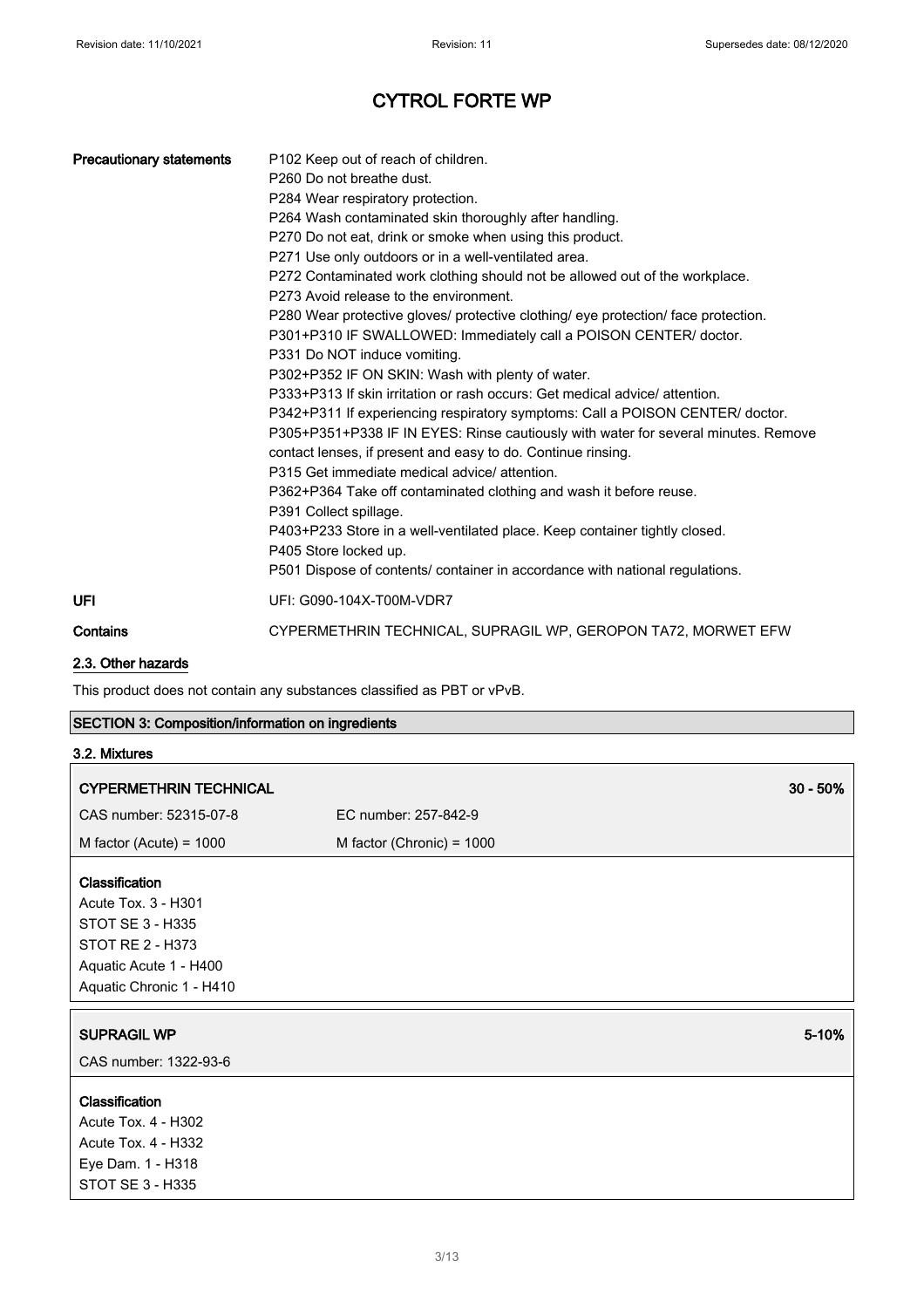| <b>GEROPON TA72</b>                                         | $1 - 5%$                                                                                                                                                                                                                                                                                                                                                                                                                             |
|-------------------------------------------------------------|--------------------------------------------------------------------------------------------------------------------------------------------------------------------------------------------------------------------------------------------------------------------------------------------------------------------------------------------------------------------------------------------------------------------------------------|
| CAS number: -                                               |                                                                                                                                                                                                                                                                                                                                                                                                                                      |
| Classification<br>Eye Dam. 1 - H318<br>Skin Sens. 1 - H317  |                                                                                                                                                                                                                                                                                                                                                                                                                                      |
| <b>MORWET EFW</b>                                           | $1 - 5%$                                                                                                                                                                                                                                                                                                                                                                                                                             |
| CAS number: -                                               |                                                                                                                                                                                                                                                                                                                                                                                                                                      |
| Classification<br>Skin Irrit. 2 - H315<br>Eye Dam. 1 - H318 |                                                                                                                                                                                                                                                                                                                                                                                                                                      |
|                                                             | The full text for all hazard statements is displayed in Section 16.                                                                                                                                                                                                                                                                                                                                                                  |
| <b>SECTION 4: First aid measures</b>                        |                                                                                                                                                                                                                                                                                                                                                                                                                                      |
| 4.1. Description of first aid measures                      |                                                                                                                                                                                                                                                                                                                                                                                                                                      |
| General information                                         | Get medical attention if any discomfort continues. Show this Safety Data Sheet to the medical<br>personnel.                                                                                                                                                                                                                                                                                                                          |
| Inhalation                                                  | Move affected person to fresh air and keep warm and at rest in a position comfortable for<br>breathing. Maintain an open airway. Loosen tight clothing such as collar, tie or belt. When<br>breathing is difficult, properly trained personnel may assist affected person by administering<br>oxygen. Get medical attention. Place unconscious person on their side in the recovery<br>position and ensure breathing can take place. |
| Ingestion                                                   | Rinse mouth thoroughly with water. Give a few small glasses of water or milk to drink. Stop if<br>the affected person feels sick as vomiting may be dangerous. Never give anything by mouth<br>to an unconscious person. Place unconscious person on their side in the recovery position<br>and ensure breathing can take place. Keep affected person under observation. Get medical<br>attention if symptoms are severe or persist. |
| <b>Skin contact</b>                                         | It is important to remove the substance from the skin immediately. In the event of any<br>sensitisation symptoms developing, ensure further exposure is avoided. Remove<br>contamination with soap and water or recognised skin cleansing agent. Get medical attention<br>if symptoms are severe or persist after washing.                                                                                                           |
| Eye contact                                                 | Rinse immediately with plenty of water. Do not rub eye. Remove any contact lenses and open<br>eyelids wide apart. Continue to rinse for at least 15 minutes and get medical attention.                                                                                                                                                                                                                                               |
| <b>Protection of first aiders</b>                           | First aid personnel should wear appropriate protective equipment during any rescue.                                                                                                                                                                                                                                                                                                                                                  |
|                                                             | 4.2. Most important symptoms and effects, both acute and delayed                                                                                                                                                                                                                                                                                                                                                                     |
| <b>General information</b>                                  | The severity of the symptoms described will vary dependent on the concentration and the<br>length of exposure.                                                                                                                                                                                                                                                                                                                       |
| Inhalation                                                  | A single exposure may cause the following adverse effects: Headache. Exhaustion and<br>weakness.                                                                                                                                                                                                                                                                                                                                     |
| Ingestion                                                   | May cause sensitisation or allergic reactions in sensitive individuals. May cause discomfort if<br>swallowed. Stomach pain. Nausea, vomiting.                                                                                                                                                                                                                                                                                        |
| Skin contact                                                | May cause skin sensitisation or allergic reactions in sensitive individuals. Prolonged contact<br>may cause dryness of the skin.                                                                                                                                                                                                                                                                                                     |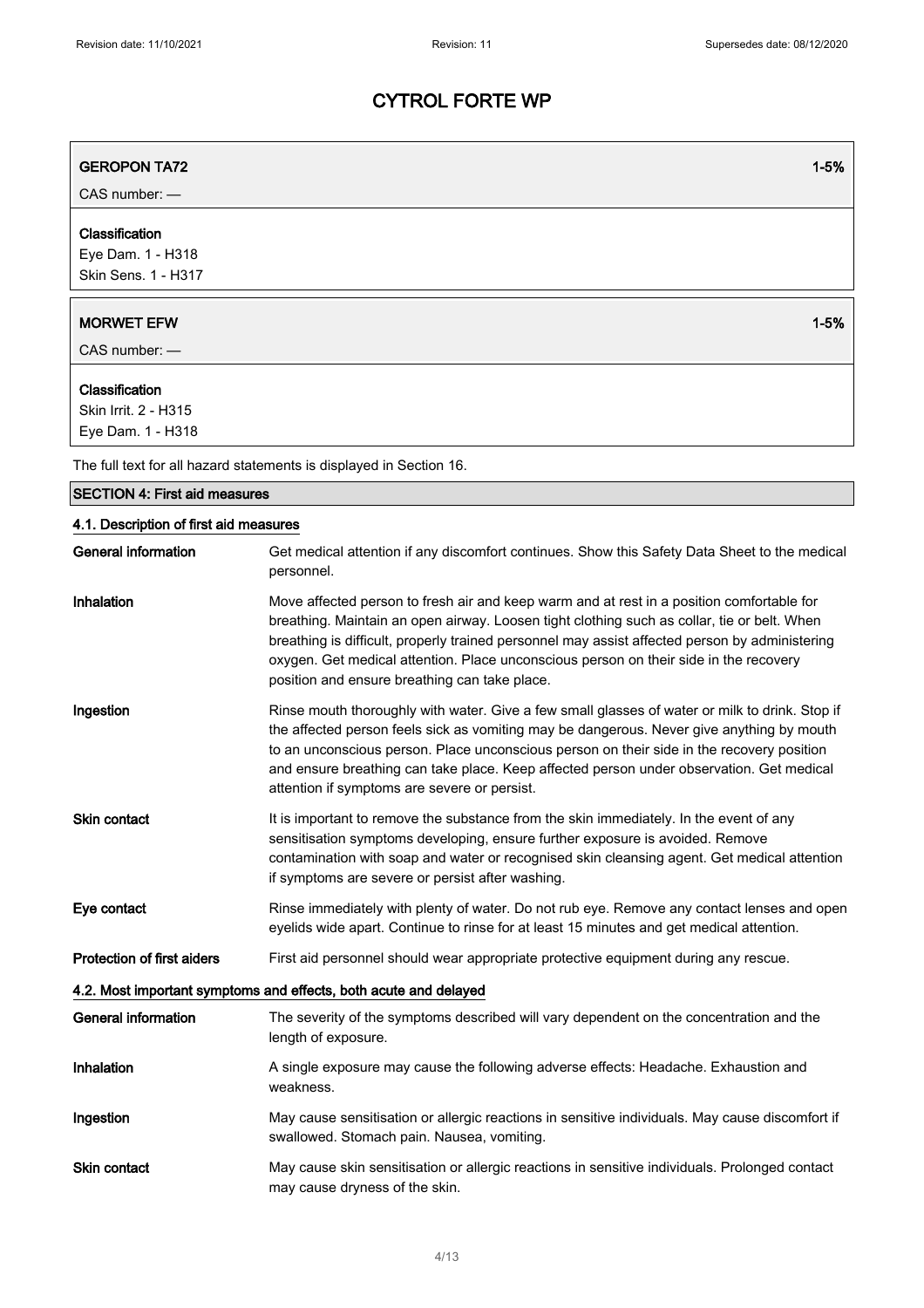| Eye contact                                                | Causes serious eye damage. Symptoms following overexposure may include the following:<br>Pain. Profuse watering of the eyes. Redness.                                                                                                                                                                                                                                                                                                                                                                                                                                                       |  |  |  |
|------------------------------------------------------------|---------------------------------------------------------------------------------------------------------------------------------------------------------------------------------------------------------------------------------------------------------------------------------------------------------------------------------------------------------------------------------------------------------------------------------------------------------------------------------------------------------------------------------------------------------------------------------------------|--|--|--|
|                                                            | 4.3. Indication of any immediate medical attention and special treatment needed                                                                                                                                                                                                                                                                                                                                                                                                                                                                                                             |  |  |  |
| Notes for the doctor                                       | Treat symptomatically. May cause sensitisation or allergic reactions in sensitive individuals.                                                                                                                                                                                                                                                                                                                                                                                                                                                                                              |  |  |  |
| <b>SECTION 5: Firefighting measures</b>                    |                                                                                                                                                                                                                                                                                                                                                                                                                                                                                                                                                                                             |  |  |  |
| 5.1. Extinguishing media                                   |                                                                                                                                                                                                                                                                                                                                                                                                                                                                                                                                                                                             |  |  |  |
| Suitable extinguishing media                               | The product is not flammable. Extinguish with alcohol-resistant foam, carbon dioxide, dry<br>powder or water fog. Use fire-extinguishing media suitable for the surrounding fire.                                                                                                                                                                                                                                                                                                                                                                                                           |  |  |  |
| Unsuitable extinguishing<br>media                          | Do not use water jet as an extinguisher, as this will spread the fire.                                                                                                                                                                                                                                                                                                                                                                                                                                                                                                                      |  |  |  |
| 5.2. Special hazards arising from the substance or mixture |                                                                                                                                                                                                                                                                                                                                                                                                                                                                                                                                                                                             |  |  |  |
| Specific hazards                                           | This product is toxic.                                                                                                                                                                                                                                                                                                                                                                                                                                                                                                                                                                      |  |  |  |
| <b>Hazardous combustion</b><br>products                    | Thermal decomposition or combustion products may include the following substances: Toxic<br>gases or vapours.                                                                                                                                                                                                                                                                                                                                                                                                                                                                               |  |  |  |
| 5.3. Advice for firefighters                               |                                                                                                                                                                                                                                                                                                                                                                                                                                                                                                                                                                                             |  |  |  |
| Protective actions during<br>firefighting                  | Avoid breathing fire gases or vapours. Evacuate area. Keep upwind to avoid inhalation of<br>gases, vapours, fumes and smoke. Ventilate closed spaces before entering them. Cool<br>containers exposed to heat with water spray and remove them from the fire area if it can be<br>done without risk. Cool containers exposed to flames with water until well after the fire is out.<br>Avoid discharge to the aquatic environment. Control run-off water by containing and keeping it<br>out of sewers and watercourses. If risk of water pollution occurs, notify appropriate authorities. |  |  |  |
| Special protective equipment<br>for firefighters           | Wear positive-pressure self-contained breathing apparatus (SCBA) and appropriate protective<br>clothing. Firefighter's clothing conforming to European standard EN469 (including helmets,<br>protective boots and gloves) will provide a basic level of protection for chemical incidents.                                                                                                                                                                                                                                                                                                  |  |  |  |
| <b>SECTION 6: Accidental release measures</b>              |                                                                                                                                                                                                                                                                                                                                                                                                                                                                                                                                                                                             |  |  |  |
|                                                            | 6.1. Personal precautions, protective equipment and emergency procedures                                                                                                                                                                                                                                                                                                                                                                                                                                                                                                                    |  |  |  |
| <b>Personal precautions</b>                                | Wear protective clothing as described in Section 8 of this safety data sheet. No action shall be<br>taken without appropriate training or involving any personal risk. Do not touch or walk into<br>spilled material. Avoid inhalation of dust. Use suitable respiratory protection if ventilation is<br>inadequate. Avoid contact with skin and eyes.                                                                                                                                                                                                                                      |  |  |  |
| 6.2. Environmental precautions                             |                                                                                                                                                                                                                                                                                                                                                                                                                                                                                                                                                                                             |  |  |  |
| <b>Environmental precautions</b>                           | Avoid discharge into drains or watercourses or onto the ground. Avoid discharge to the<br>aquatic environment.                                                                                                                                                                                                                                                                                                                                                                                                                                                                              |  |  |  |
| 6.3. Methods and material for containment and cleaning up  |                                                                                                                                                                                                                                                                                                                                                                                                                                                                                                                                                                                             |  |  |  |
| Methods for cleaning up                                    | Wear protective clothing as described in Section 8 of this safety data sheet. Clear up spills<br>immediately and dispose of waste safely. Provide adequate ventilation. Collect spillage with a<br>shovel and broom, or similar and reuse, if possible. Collect and place in suitable waste<br>disposal containers and seal securely. Flush contaminated area with plenty of water. Wash<br>thoroughly after dealing with a spillage. Dangerous for the environment. Do not empty into<br>drains. For waste disposal, see Section 13.                                                       |  |  |  |
| 6.4. Reference to other sections                           |                                                                                                                                                                                                                                                                                                                                                                                                                                                                                                                                                                                             |  |  |  |
| Reference to other sections                                | For personal protection, see Section 8. See Section 11 for additional information on health<br>hazards. See Section 12 for additional information on ecological hazards. For waste disposal,<br>see Section 13.                                                                                                                                                                                                                                                                                                                                                                             |  |  |  |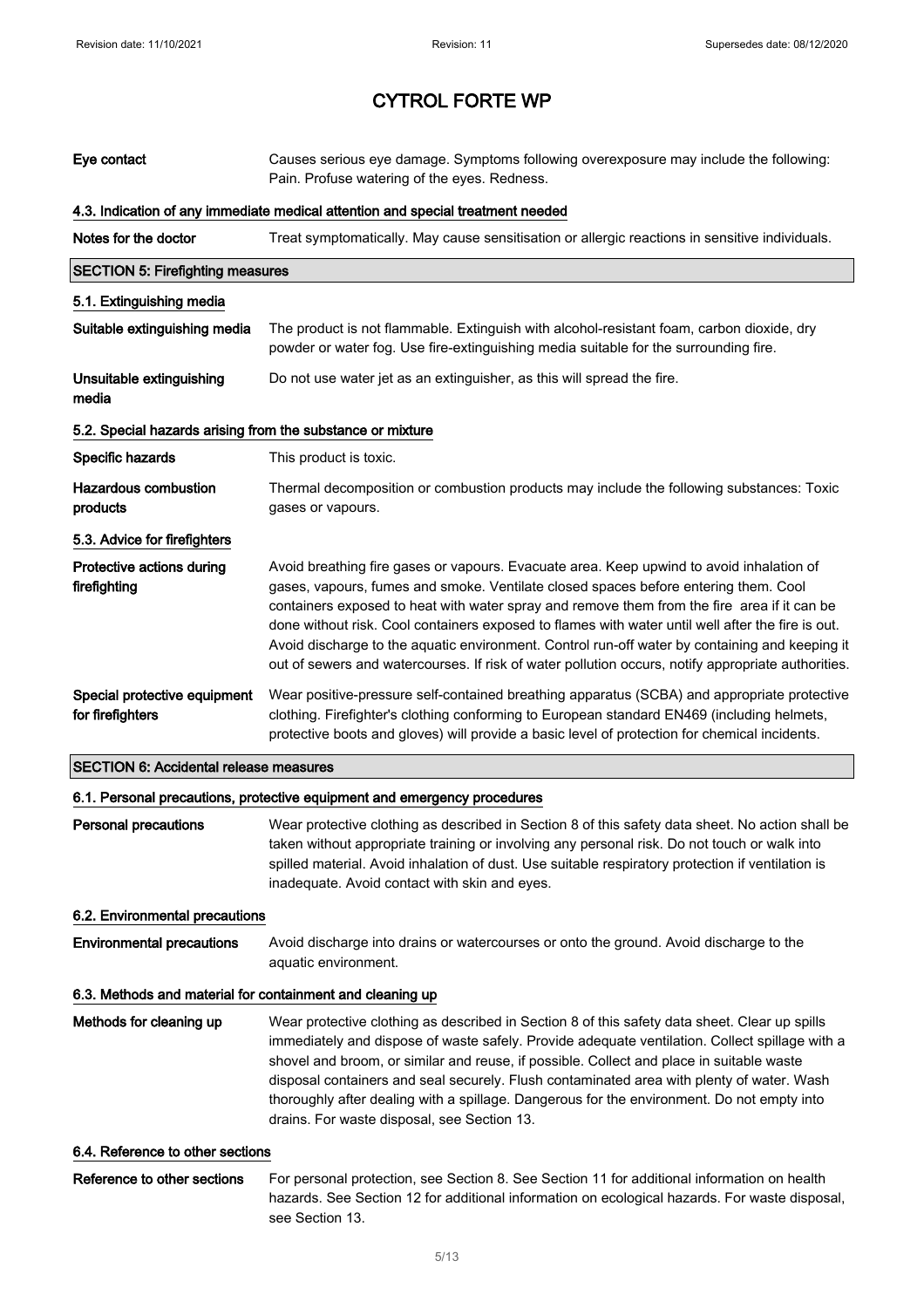#### SECTION 7: Handling and storage

| 7.1. Precautions for safe handling                                |                                                                                                                                                                                                                                                                                                                                                                                                                                                                 |  |
|-------------------------------------------------------------------|-----------------------------------------------------------------------------------------------------------------------------------------------------------------------------------------------------------------------------------------------------------------------------------------------------------------------------------------------------------------------------------------------------------------------------------------------------------------|--|
| Usage precautions                                                 | Read and follow manufacturer's recommendations. Wear protective clothing as described in<br>Section 8 of this safety data sheet. Keep away from food, drink and animal feeding stuffs.<br>Keep container tightly sealed when not in use. Avoid discharge to the aquatic environment.<br>Do not handle until all safety precautions have been read and understood. Do not handle<br>broken packages without protective equipment. Do not reuse empty containers. |  |
| Advice on general<br>occupational hygiene                         | Wash promptly if skin becomes contaminated. Take off contaminated clothing. Wash<br>contaminated clothing before reuse.                                                                                                                                                                                                                                                                                                                                         |  |
| 7.2. Conditions for safe storage, including any incompatibilities |                                                                                                                                                                                                                                                                                                                                                                                                                                                                 |  |
| Storage precautions                                               | Store away from incompatible materials (see Section 10). Store locked up. Keep only in the<br>original container. Keep container tightly closed, in a cool, well ventilated place. Keep<br>containers upright. Protect containers from damage.                                                                                                                                                                                                                  |  |
| Storage class                                                     | Miscellaneous hazardous material storage.                                                                                                                                                                                                                                                                                                                                                                                                                       |  |
| 7.3. Specific end use(s)                                          |                                                                                                                                                                                                                                                                                                                                                                                                                                                                 |  |
| Specific end use(s)                                               | The identified uses for this product are detailed in Section 1.2.                                                                                                                                                                                                                                                                                                                                                                                               |  |
| Usage description                                                 | Insecticide.                                                                                                                                                                                                                                                                                                                                                                                                                                                    |  |
| <b>SECTION 8: Exposure controls/Personal protection</b>           |                                                                                                                                                                                                                                                                                                                                                                                                                                                                 |  |

#### 8.1. Control parameters

Occupational exposure limits

#### SIPERNAT 50 S

TLVs ACGI 10mg/m3 UK EH40/95 3mg/m3 respirable dust, 8 h oes, 6mg/m3 total dust oes.

#### CHINA CLAY

Inorganic dust WEL 4mg/m3 resp. dust TWA 8 hrs.

#### 8.2. Exposure controls

#### Protective equipment





Appropriate engineering controls Provide adequate general and local exhaust ventilation. Ensure the ventilation system is regularly maintained and tested. Good general ventilation should be adequate to control worker exposure to airborne contaminants. Observe any occupational exposure limits for the product or ingredients. Eye/face protection Wear tight-fitting, chemical splash goggles or face shield. If inhalation hazards exist, a fullface respirator may be required instead. Hand protection It is recommended that chemical-resistant, impervious gloves are worn. The most suitable glove should be chosen in consultation with the glove supplier/manufacturer, who can provide information about the breakthrough time of the glove material. To protect hands from chemicals, gloves should comply with European Standard EN374. Considering the data specified by the glove manufacturer, check during use that the gloves are retaining their protective properties and change them as soon as any deterioration is detected. Frequent changes are recommended. Other skin and body protection May cause skin sensitisation or allergic reactions in sensitive individuals. Wear appropriate clothing to prevent repeated or prolonged skin contact.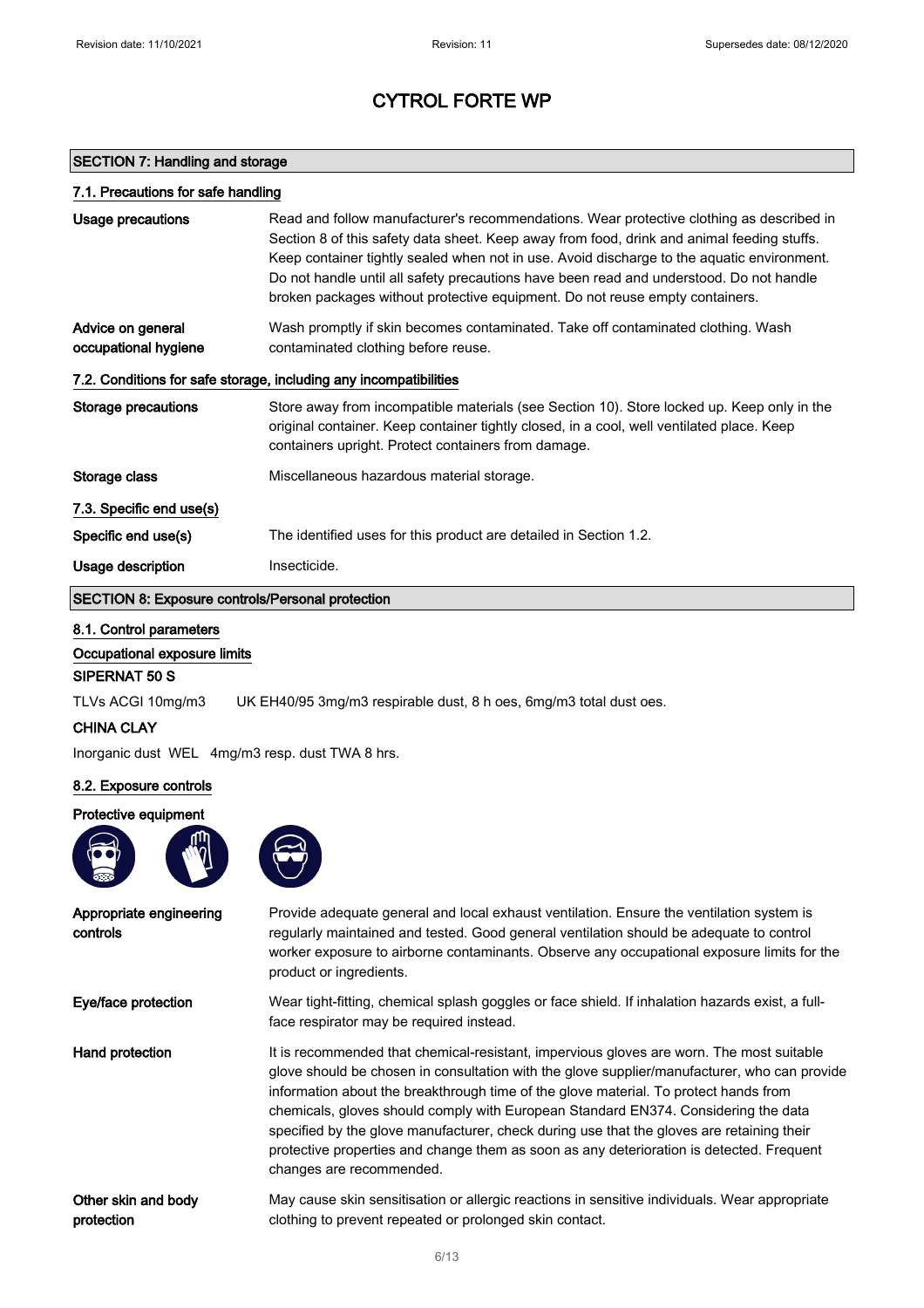| Hygiene measures                          | Wash after use and before eating, smoking and using the toilet. Do not eat, drink or smoke<br>when using this product.                                                                                                                                                                                                                                                                                                                                                                                          |
|-------------------------------------------|-----------------------------------------------------------------------------------------------------------------------------------------------------------------------------------------------------------------------------------------------------------------------------------------------------------------------------------------------------------------------------------------------------------------------------------------------------------------------------------------------------------------|
| <b>Respiratory protection</b>             | Ensure all respiratory protective equipment is suitable for its intended use and is 'CE'-marked.<br>Check that the respirator fits tightly and the filter is changed regularly. Gas and combination<br>filter cartridges should comply with European Standard EN14387. Full face mask respirators<br>with replaceable filter cartridges should comply with European Standard EN136. Half mask<br>and quarter mask respirators with replaceable filter cartridges should comply with European<br>Standard EN140. |
| <b>Environmental exposure</b><br>controls | Keep container tightly sealed when not in use. Emissions from ventilation or work process<br>equipment should be checked to ensure they comply with the requirements of environmental<br>protection legislation. In some cases, fume scrubbers, filters or engineering modifications to<br>the process equipment will be necessary to reduce emissions to acceptable levels.                                                                                                                                    |

## SECTION 9: Physical and chemical properties

| 9.1. Information on basic physical and chemical properties |                                                             |  |
|------------------------------------------------------------|-------------------------------------------------------------|--|
| Appearance                                                 | Free Flowing Powdered Solid.                                |  |
| Colour                                                     | White.                                                      |  |
| Odour                                                      | No characteristic odour.                                    |  |
| Odour threshold                                            | No information available.                                   |  |
| рH                                                         | 7.03 at 20 DegC                                             |  |
| <b>Melting point</b>                                       | No information available.                                   |  |
| Initial boiling point and range                            | No information available.                                   |  |
| Flash point                                                | No information available.                                   |  |
| <b>Evaporation rate</b>                                    | No information available.                                   |  |
| <b>Evaporation factor</b>                                  | No information available.                                   |  |
| Flammability (solid, gas)                                  | Not flammable.                                              |  |
| Upper/lower flammability or<br>explosive limits            | Finely dispersed dust clouds may cause a dust explosion.    |  |
| Other flammability                                         | No information available.                                   |  |
| Vapour pressure                                            | No information available.                                   |  |
| Vapour density                                             | No information available.                                   |  |
| <b>Relative density</b>                                    | 0.4 to 0.5 $g/cm3$                                          |  |
| <b>Bulk density</b>                                        | Mean Pour Density 0.275 g/ml<br>Mean Tap Density 0.344 g/ml |  |
| Solubility(ies)                                            | Wettable powder.                                            |  |
| <b>Partition coefficient</b>                               | No information available.                                   |  |
| Auto-ignition temperature                                  | Does not self-ignite below 400 DegC.                        |  |
| <b>Decomposition Temperature</b>                           | No information available.                                   |  |
| <b>Viscosity</b>                                           | No information available.                                   |  |
| <b>Explosive properties</b>                                | Not considered to be explosive.                             |  |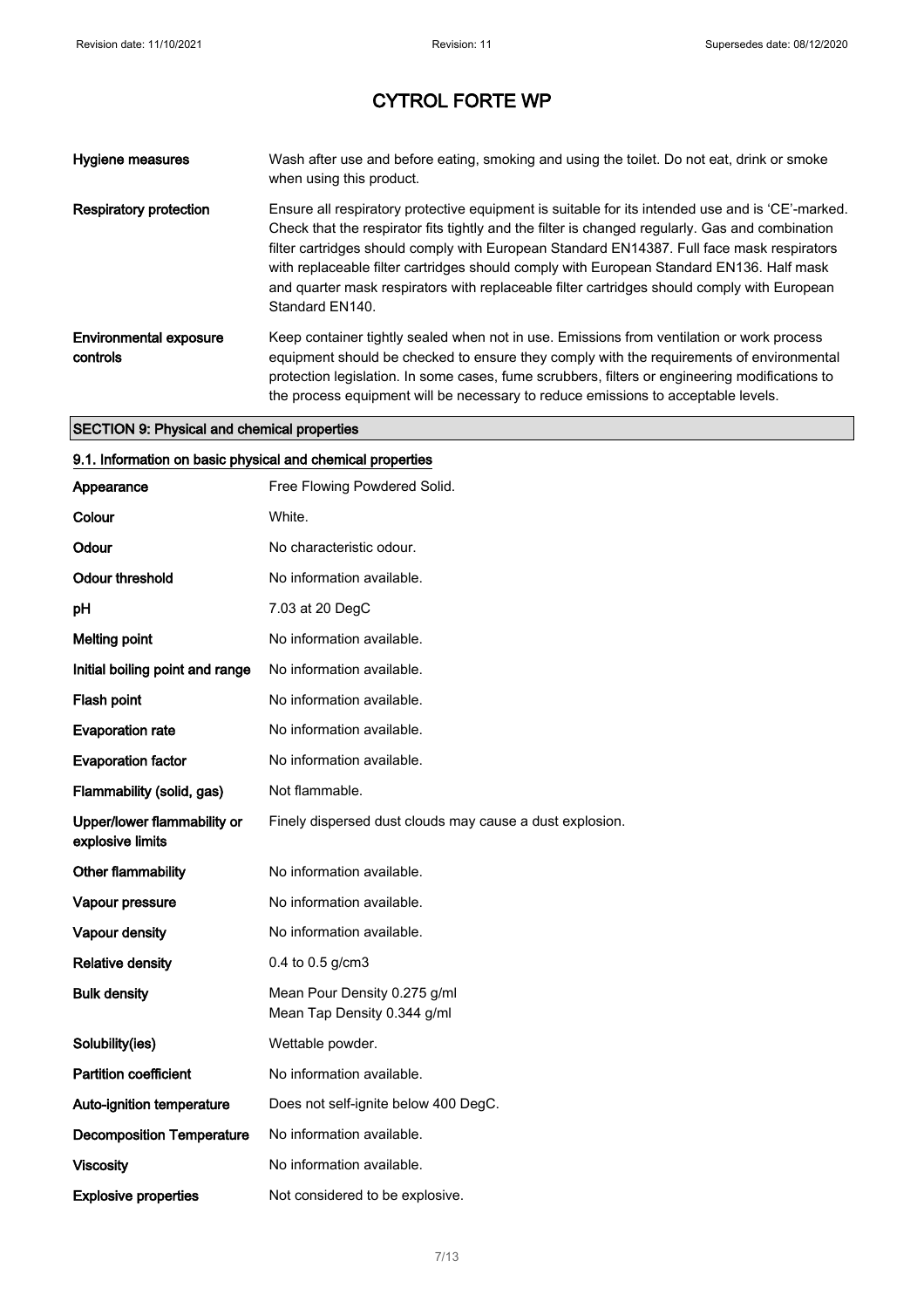| <b>Explosive under the influence</b> No information available.<br>of a flame |                                                                                                                                                                       |
|------------------------------------------------------------------------------|-----------------------------------------------------------------------------------------------------------------------------------------------------------------------|
| <b>Oxidising properties</b>                                                  | Not oxidising.                                                                                                                                                        |
| 9.2. Other information                                                       |                                                                                                                                                                       |
| <b>SECTION 10: Stability and reactivity</b>                                  |                                                                                                                                                                       |
| 10.1. Reactivity                                                             |                                                                                                                                                                       |
| <b>Reactivity</b>                                                            | See the other subsections of this section for further details.                                                                                                        |
| 10.2. Chemical stability                                                     |                                                                                                                                                                       |
| <b>Stability</b>                                                             | Stable at normal ambient temperatures and when used as recommended. Stable under the<br>prescribed storage conditions.                                                |
| 10.3. Possibility of hazardous reactions                                     |                                                                                                                                                                       |
| Possibility of hazardous<br>reactions                                        | No potentially hazardous reactions known.                                                                                                                             |
| 10.4. Conditions to avoid                                                    |                                                                                                                                                                       |
| <b>Conditions to avoid</b>                                                   | There are no known conditions that are likely to result in a hazardous situation.                                                                                     |
| 10.5. Incompatible materials                                                 |                                                                                                                                                                       |
| <b>Materials to avoid</b>                                                    | No specific material or group of materials is likely to react with the product to produce a<br>hazardous situation.                                                   |
| 10.6. Hazardous decomposition products                                       |                                                                                                                                                                       |
| Hazardous decomposition<br>products                                          | Does not decompose when used and stored as recommended. Thermal decomposition or<br>combustion products may include the following substances: Toxic gases or vapours. |
| <b>SECTION 11: Toxicological information</b>                                 |                                                                                                                                                                       |
| 11.1. Information on toxicological effects                                   |                                                                                                                                                                       |
| Acute toxicity - oral                                                        |                                                                                                                                                                       |
| Notes (oral LD <sub>50</sub> )                                               | Acute Tox. 4 - H302 Harmful if swallowed.                                                                                                                             |
| ATE oral (mg/kg)                                                             | 1,041.67                                                                                                                                                              |
| Acute toxicity - dermal<br>Notes (dermal LD <sub>50</sub> )                  | Based on available data the classification criteria are not met.                                                                                                      |
| Acute toxicity - inhalation<br>Notes (inhalation LC <sub>50</sub> )          | Acute Tox. 4 - H332 Harmful if inhaled.                                                                                                                               |
| ATE inhalation (gases ppm)                                                   | 10,465.12                                                                                                                                                             |
| ATE inhalation (vapours mg/l)                                                | 25.58                                                                                                                                                                 |
| <b>ATE inhalation (dusts/mists</b><br>mg/l)                                  | 3.13                                                                                                                                                                  |
| Skin corrosion/irritation                                                    |                                                                                                                                                                       |
| Animal data                                                                  | Based on available data the classification criteria are not met.                                                                                                      |
| Serious eye damage/irritation<br>Serious eye damage/irritation               | Eye Dam. 1 - H318 Causes serious eye damage.                                                                                                                          |
| Respiratory sensitisation                                                    |                                                                                                                                                                       |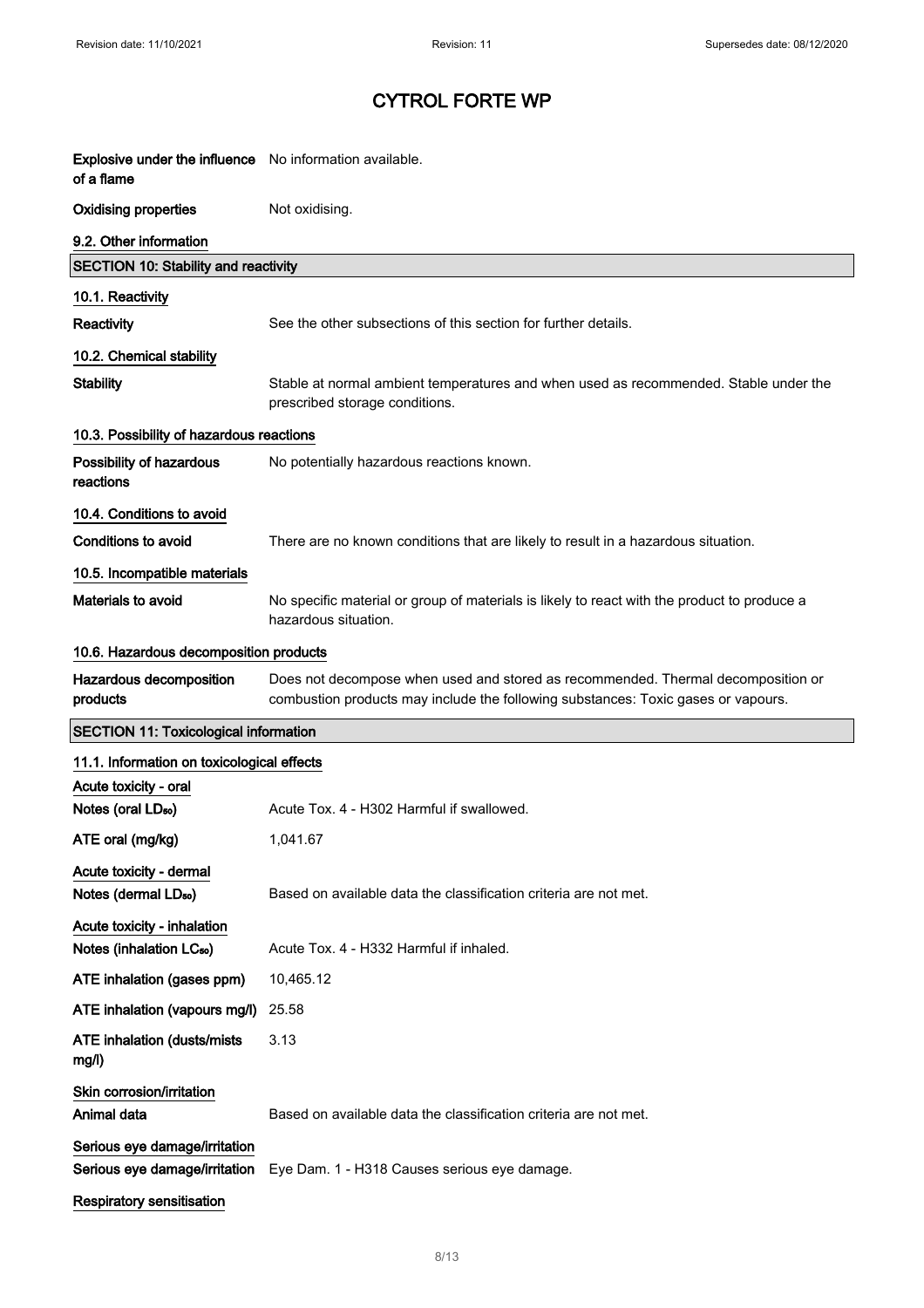| <b>Respiratory sensitisation</b>                   | Based on available data the classification criteria are not met.                                                                              |
|----------------------------------------------------|-----------------------------------------------------------------------------------------------------------------------------------------------|
| <b>Skin sensitisation</b>                          |                                                                                                                                               |
| <b>Skin sensitisation</b>                          | May cause skin sensitisation or allergic reactions in sensitive individuals.                                                                  |
| Germ cell mutagenicity                             |                                                                                                                                               |
| Genotoxicity - in vitro                            | Based on available data the classification criteria are not met.                                                                              |
| Carcinogenicity                                    |                                                                                                                                               |
| Carcinogenicity                                    | Based on available data the classification criteria are not met.                                                                              |
| <b>IARC</b> carcinogenicity                        | None of the ingredients are listed or exempt.                                                                                                 |
| Reproductive toxicity                              |                                                                                                                                               |
| Reproductive toxicity - fertility                  | Based on available data the classification criteria are not met.                                                                              |
| Reproductive toxicity -<br>development             | Based on available data the classification criteria are not met.                                                                              |
| Specific target organ toxicity - single exposure   |                                                                                                                                               |
| STOT - single exposure                             | STOT SE 3 - H335 May cause respiratory irritation.                                                                                            |
| <b>Target organs</b>                               | Respiratory system, lungs                                                                                                                     |
| Specific target organ toxicity - repeated exposure |                                                                                                                                               |
| STOT - repeated exposure                           | Not classified as a specific target organ toxicant after repeated exposure.                                                                   |
| <b>Target organs</b>                               | Central nervous system                                                                                                                        |
|                                                    |                                                                                                                                               |
| <b>Aspiration hazard</b>                           |                                                                                                                                               |
| Aspiration hazard                                  | Not relevant. Solid.                                                                                                                          |
| <b>General information</b>                         | The severity of the symptoms described will vary dependent on the concentration and the<br>length of exposure.                                |
| Inhalation                                         | A single exposure may cause the following adverse effects: Headache. Exhaustion and<br>weakness.                                              |
| Ingestion                                          | May cause sensitisation or allergic reactions in sensitive individuals. May cause discomfort if<br>swallowed. Stomach pain. Nausea, vomiting. |
| Skin contact                                       | May cause skin sensitisation or allergic reactions in sensitive individuals. Prolonged contact<br>may cause dryness of the skin.              |
| Eye contact                                        | Causes serious eye damage. Symptoms following overexposure may include the following:<br>Pain. Profuse watering of the eyes. Redness.         |
| Route of exposure                                  | Ingestion Inhalation Skin and/or eye contact                                                                                                  |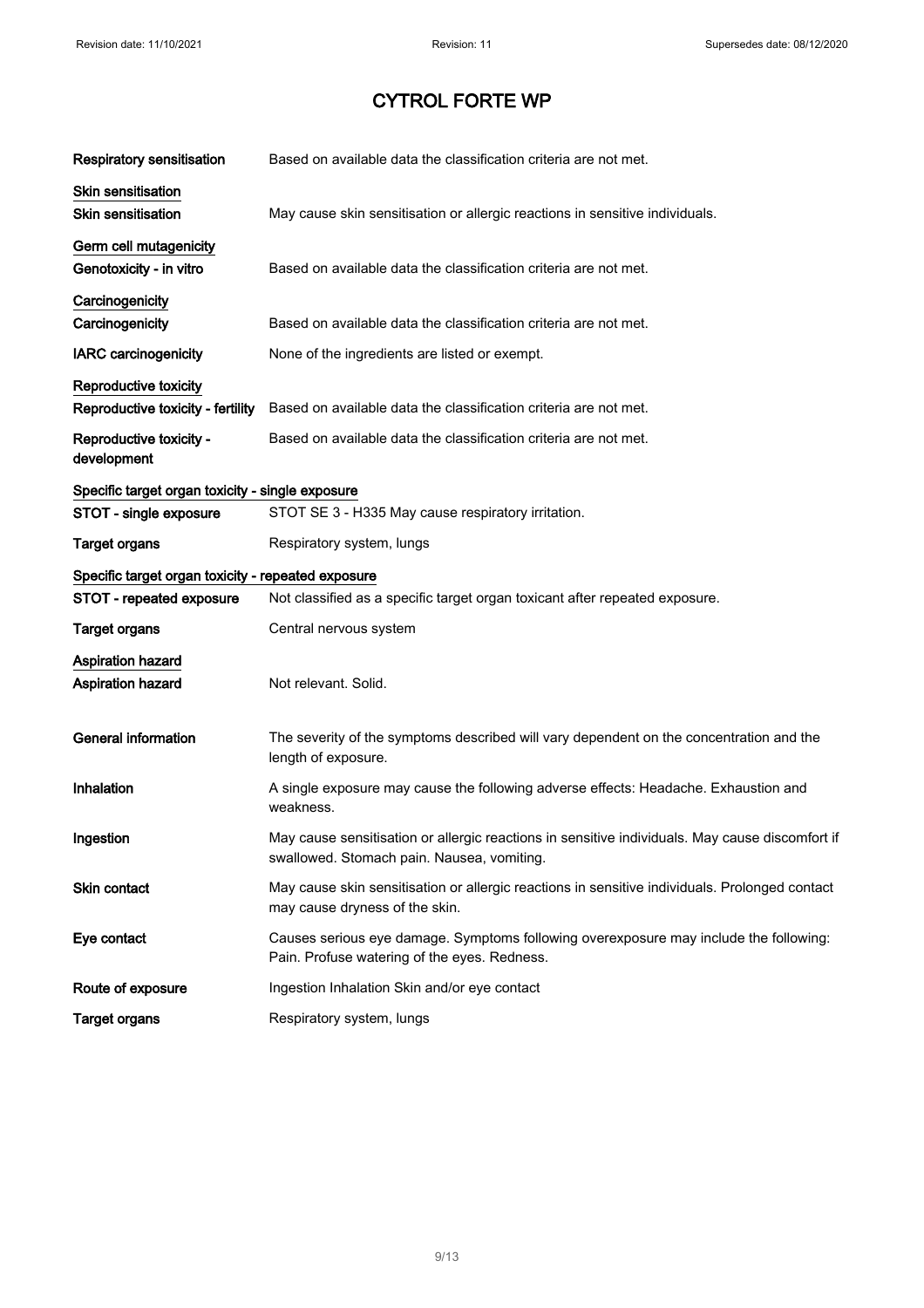| <b>Medical symptoms</b>                    | The most frequent toxicity symptoms of Cypermethrin poisoning are:<br>Ataxia<br>Hyper reactivity<br>Tremour<br>Paraesthsia<br>Exhaustion<br>Vomiting<br>Hyper salivation<br>Diarrhoea                                                                                                     |
|--------------------------------------------|-------------------------------------------------------------------------------------------------------------------------------------------------------------------------------------------------------------------------------------------------------------------------------------------|
|                                            | Urinary incontinence                                                                                                                                                                                                                                                                      |
| <b>Medical considerations</b>              | Skin disorders and allergies.                                                                                                                                                                                                                                                             |
| <b>Toxicity of ingredients</b>             | Cypermethrin cis/trans +/- 40/60: Dermal (rat) LD50 = >2000 mg/kg ; Oral (rat) LD50 = 629<br>mg/kg (approximate); Inhalation (rat) LC50/4hr = 2.02 mg/L Cypermethrin is classified by the<br>WHO as Moderately Hazardous (class II).                                                      |
| <b>SECTION 12: Ecological information</b>  |                                                                                                                                                                                                                                                                                           |
| Ecotoxicity                                | Cypermethrin is a broad-spectrum insecticide, which means it kills beneficial insects and<br>animals as well as the targeted insects. Fish are particularly susceptible to Cypermethrin. Also<br>very toxic to other aquatic organisms such as plankton. Hazard to drinking water supply. |
| 12.1. Toxicity                             |                                                                                                                                                                                                                                                                                           |
| <b>Toxicity</b>                            | Aquatic Acute 1 - H400 Very toxic to aquatic life. Aquatic Chronic 1 - H410 Very toxic to<br>aquatic life with long lasting effects.                                                                                                                                                      |
| 12.2. Persistence and degradability        |                                                                                                                                                                                                                                                                                           |
|                                            | Persistence and degradability The degradability of the product is not known.                                                                                                                                                                                                              |
| 12.3. Bioaccumulative potential            |                                                                                                                                                                                                                                                                                           |
| <b>Bioaccumulative potential</b>           | No data available on bioaccumulation.                                                                                                                                                                                                                                                     |
| <b>Partition coefficient</b>               | No information available.                                                                                                                                                                                                                                                                 |
| 12.4. Mobility in soil                     |                                                                                                                                                                                                                                                                                           |
| <b>Mobility</b>                            | No data available.                                                                                                                                                                                                                                                                        |
| 12.5. Results of PBT and vPvB assessment   |                                                                                                                                                                                                                                                                                           |
| 12.6. Other adverse effects                |                                                                                                                                                                                                                                                                                           |
| Other adverse effects                      | None known.                                                                                                                                                                                                                                                                               |
| <b>Toxicity of ingredients</b>             |                                                                                                                                                                                                                                                                                           |
| <b>SECTION 13: Disposal considerations</b> |                                                                                                                                                                                                                                                                                           |
| 13.1. Waste treatment methods              |                                                                                                                                                                                                                                                                                           |
| General information                        | The generation of waste should be minimised or avoided wherever possible. Reuse or recycle                                                                                                                                                                                                |

**General information** The generation of waste should be minimised or avoided wherever possible. Reuse or recycle products wherever possible. This material and its container must be disposed of in a safe way. When handling waste, the safety precautions applying to handling of the product should be considered. Care should be taken when handling emptied containers that have not been thoroughly cleaned or rinsed out. Empty containers or liners may retain some product residues and hence be potentially hazardous.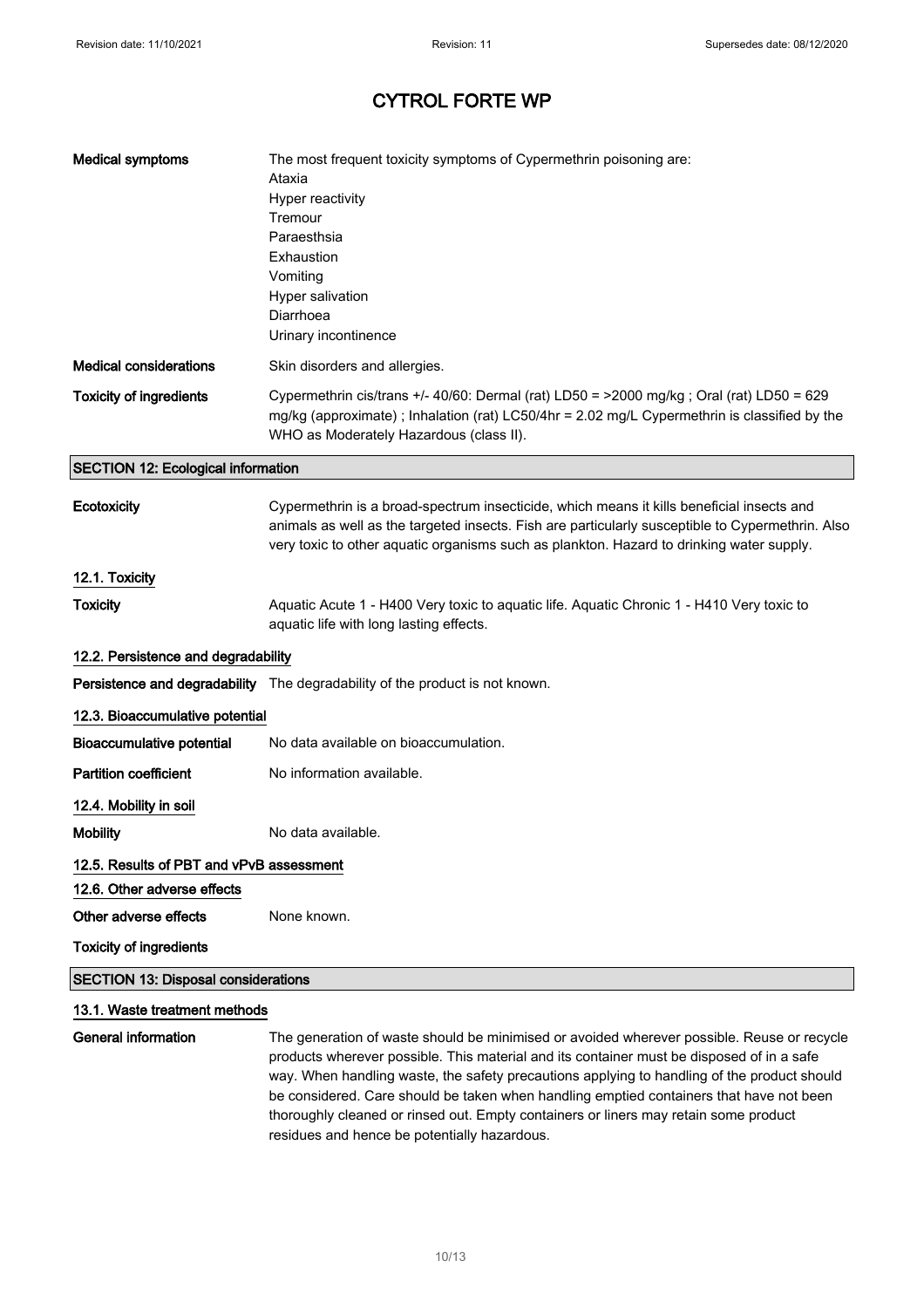| Disposal methods                         | Do not empty into drains. Dispose of surplus products and those that cannot be recycled via a<br>licensed waste disposal contractor. Waste, residues, empty containers, discarded work<br>clothes and contaminated cleaning materials should be collected in designated containers,<br>labelled with their contents. Incineration or landfill should only be considered when recycling is<br>not feasible. |
|------------------------------------------|------------------------------------------------------------------------------------------------------------------------------------------------------------------------------------------------------------------------------------------------------------------------------------------------------------------------------------------------------------------------------------------------------------|
| Waste class                              | Waste disposal key number from EWC is 20 01 19 (Pesticides)                                                                                                                                                                                                                                                                                                                                                |
| <b>SECTION 14: Transport information</b> |                                                                                                                                                                                                                                                                                                                                                                                                            |
| General                                  | For limited quantity packaging/limited load information, consult the relevant modal<br>documentation using the data shown in this section.                                                                                                                                                                                                                                                                 |
| 14.1. UN number                          |                                                                                                                                                                                                                                                                                                                                                                                                            |
| UN No. (ADR/RID)                         | 3077                                                                                                                                                                                                                                                                                                                                                                                                       |
| UN No. (IMDG)                            | 3077                                                                                                                                                                                                                                                                                                                                                                                                       |
| UN No. (ICAO)                            | 3077                                                                                                                                                                                                                                                                                                                                                                                                       |
| UN No. (ADN)                             | 3077                                                                                                                                                                                                                                                                                                                                                                                                       |
| 14.2. UN proper shipping name            |                                                                                                                                                                                                                                                                                                                                                                                                            |
| Proper shipping name<br>(ADR/RID)        | ENVIRONMENTALLY HAZARDOUS SUBSTANCE, SOLID, N.O.S. (CONTAINS<br>CYPERMETHRIN)                                                                                                                                                                                                                                                                                                                              |
|                                          | Proper shipping name (IMDG) ENVIRONMENTALLY HAZARDOUS SUBSTANCE, SOLID, N.O.S. (CONTAINS<br>CYPERMETHRIN)                                                                                                                                                                                                                                                                                                  |
| Proper shipping name (ICAO)              | ENVIRONMENTALLY HAZARDOUS SUBSTANCE, SOLID, N.O.S. (CONTAINS<br>CYPERMETHRIN)                                                                                                                                                                                                                                                                                                                              |
| Proper shipping name (ADN)               | ENVIRONMENTALLY HAZARDOUS SUBSTANCE, SOLID, N.O.S. (CONTAINS<br>CYPERMETHRIN)                                                                                                                                                                                                                                                                                                                              |
| 14.3. Transport hazard class(es)         |                                                                                                                                                                                                                                                                                                                                                                                                            |
| <b>ADR/RID class</b>                     | 9                                                                                                                                                                                                                                                                                                                                                                                                          |
| <b>ADR/RID classification code</b>       | M7                                                                                                                                                                                                                                                                                                                                                                                                         |
| <b>ADR/RID label</b>                     | 9                                                                                                                                                                                                                                                                                                                                                                                                          |
| <b>IMDG class</b>                        | 9                                                                                                                                                                                                                                                                                                                                                                                                          |
| <b>ICAO class/division</b>               | 9                                                                                                                                                                                                                                                                                                                                                                                                          |
| <b>ADN class</b>                         | 9                                                                                                                                                                                                                                                                                                                                                                                                          |

## Transport labels

g

| 14.4. Packing group       |   |
|---------------------------|---|
| ADR/RID packing group     | Ш |
| <b>IMDG packing group</b> | Ш |
| ICAO packing group        | Ш |
| ADN packing group         | Ш |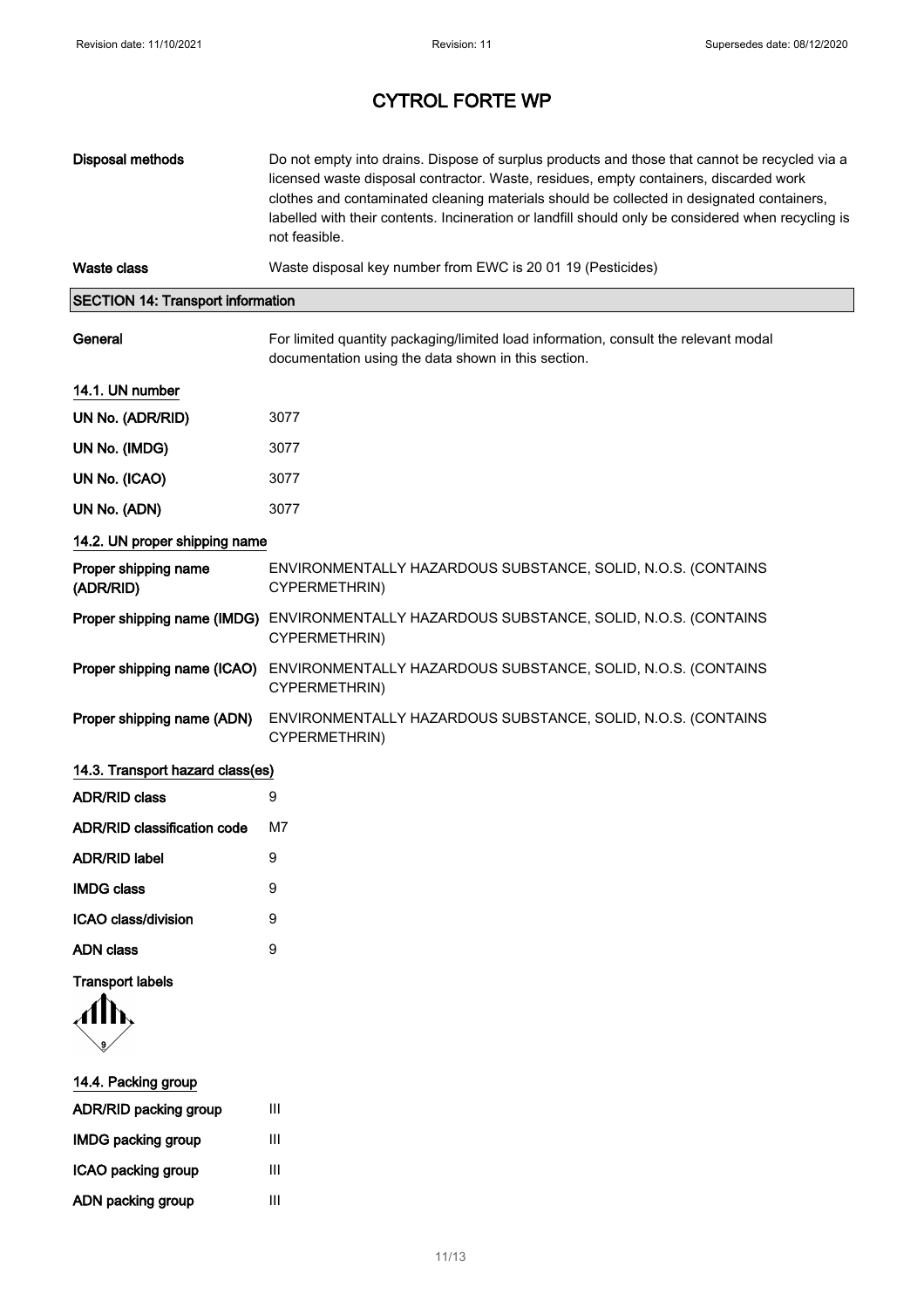### 14.5. Environmental hazards

Environmentally hazardous substance/marine pollutant



### 14.6. Special precautions for user

Always transport in closed containers that are upright and secure. Ensure that persons transporting the product know what to do in the event of an accident or spillage.

| <b>EmS</b>                                            | $F-A. S-F$                                                               |
|-------------------------------------------------------|--------------------------------------------------------------------------|
| ADR transport category                                | 3                                                                        |
| <b>Hazard Identification Number</b><br>(ADR/RID)      | 90                                                                       |
| Tunnel restriction code                               | $(-)$                                                                    |
|                                                       | 14.7. Transport in bulk according to Annex II of MARPOL and the IBC Code |
| <b>Transport in bulk according to</b> Not applicable. |                                                                          |

# and the IBC Code

Annex II of MARPOL 73/78

## SECTION 15: Regulatory information

| 15.1. Safety, health and environmental regulations/legislation specific for the substance or mixture |
|------------------------------------------------------------------------------------------------------|
|------------------------------------------------------------------------------------------------------|

| <b>National regulations</b> | Health and Safety at Work etc. Act 1974 (as amended).<br>The Carriage of Dangerous Goods and Use of Transportable Pressure Equipment<br>Regulations 2009 (SI 2009 No. 1348) (as amended) ["CDG 2009"].<br>EH40/2005 Workplace exposure limits. |
|-----------------------------|------------------------------------------------------------------------------------------------------------------------------------------------------------------------------------------------------------------------------------------------|
| EU legislation              | Regulation (EC) No 1907/2006 of the European Parliament and of the Council of 18<br>December 2006 concerning the Registration, Evaluation, Authorisation and Restriction of<br>Chemicals (REACH) (as amended).                                 |
|                             | Commission Regulation (EU) No 2015/830 of 28 May 2015.                                                                                                                                                                                         |
|                             | Regulation (EC) No 1272/2008 of the European Parliament and of the Council of 16                                                                                                                                                               |
|                             | December 2008 on classification, labelling and packaging of substances and mixtures (as<br>amended).                                                                                                                                           |

#### 15.2. Chemical safety assessment

No chemical safety assessment has been carried out.

#### Inventories

EU - EINECS/ELINCS

None of the ingredients are listed or exempt.

### SECTION 16: Other information